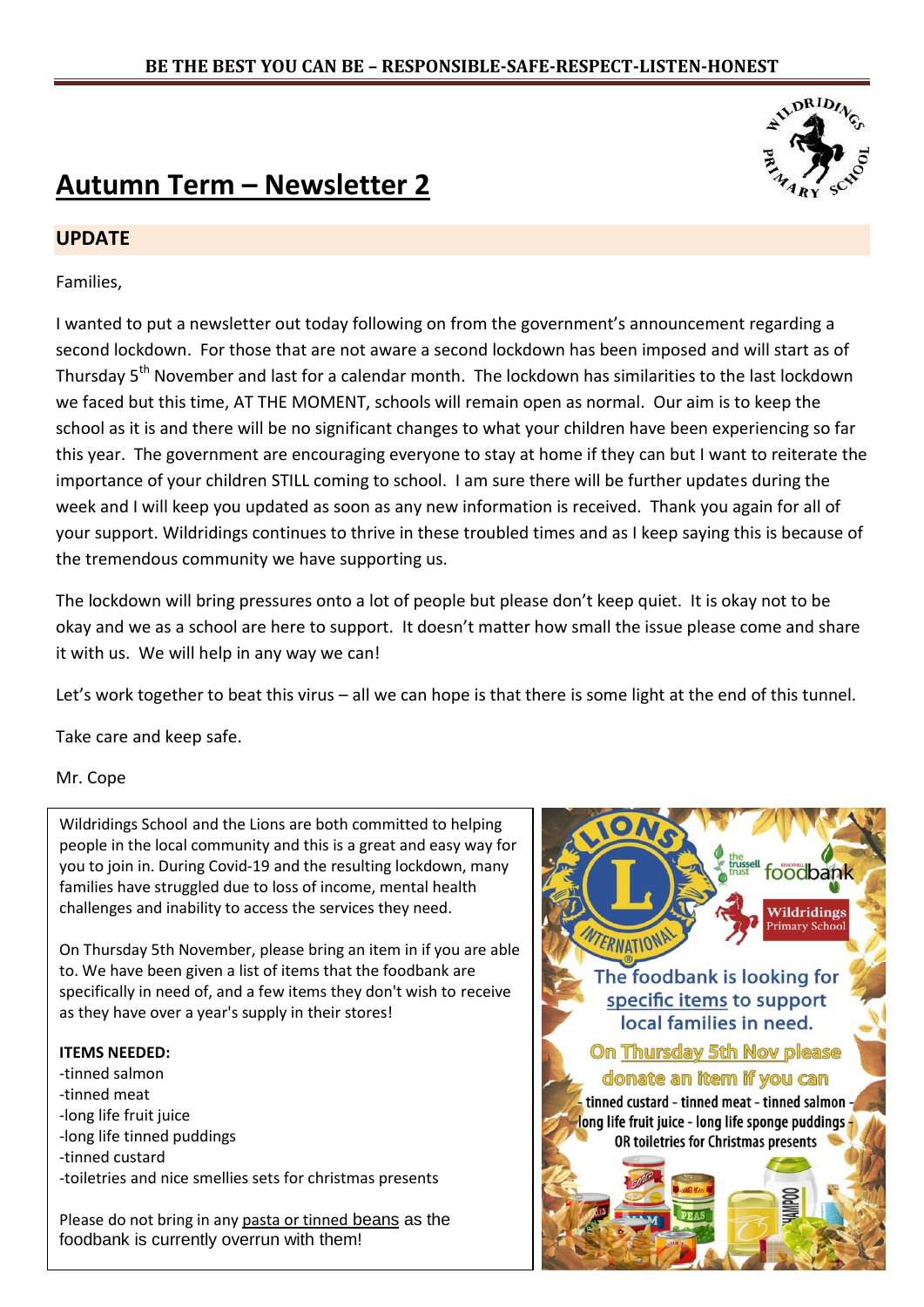#### **THANK YOU LAURIE!**

I would like to express a HUGE thank you and congratulations to Laurie for completing his, rather different, London Marathon this year and raising a great deal of money for some wonderful causes, including Wildridings. A tremendous effort and a real success story. Laurie completed the marathon on the  $4^{th}$  – albeit in Bracknell and Reading and pulling his thigh muscle - in a time of 6 hours and 1 minute.

If there is anyone else who'd like to sponsor Laurie the link is [https://uk.virginmoneygiving.com/LaurenceFigzal1.](https://eur01.safelinks.protection.outlook.com/?url=https%3A%2F%2Fuk.virginmoneygiving.com%2FLaurenceFigzal1&data=02%7C01%7CLaurie.Figzal%40westcoast.co.uk%7C94922ed532c0430f055108d860c9bc46%7Cc1c6a0ccf5104e7d90324eec7581641d%7C0%7C0%7C637365766844188866&sdata=m7G6YG9RN1n104zd08YUVVALZpKTxjrs8oMXvsHSb6k%3D&reserved=0)



#### **AFTER SCHOOL CLUB (CLUB 3:30) IS CHANGING HANDS**

After Christmas, our CLUB 3:30 will be changing hands. At Wildridings we always want to provide the best possible provision for all of our children and our after school club certainly does this. Mrs. Evans and her team do a fantastic job of providing after school care for a number of children. Due to the club being run internally we are limited in terms of the numbers of children we are able to accommodate. We have always wanted to expand and it is therefore the decision has been made to out-source our after school club to GET ACTIVE. A letter will be coming out this week with a welcome letter from GET ACTIVE and flyer. The bookings are now live and can be made through the system below:

Spring Term: <https://getactivesportsuk.coordinate.cloud/event/88641>

Summer Term: <https://getactivesportsuk.coordinate.cloud/event/88644>

Some of the differences:

- 1. The children can be booked onto the club either long term (like now) or on the day.
- 2. The club is split into 2 sessions. Sessions 1: 15:30 16:30 £6 per day including a snack. Session 2: 15:30 – 18:00 - £11 per day including a snack and a **cold meal.**
- 3. GET ACTIVE will also be able to take up to 45 children a day which is over double the capacity we currently offer.
- 4. GET ACTIVE can also cater for children from 4 years old.

PLEASE remember that these changes will take place AFTER Christmas, until then the service will continue as it is now. If you are interested, I would book quickly to avoid disappointment!

#### **Weather is changing - Coats**

The weather is changing outside and we are encouraging all children to please bring a coat with them to school. We do aim to get the children outside as much as we can and it is imperative they are dressed appropriately. Thank you.